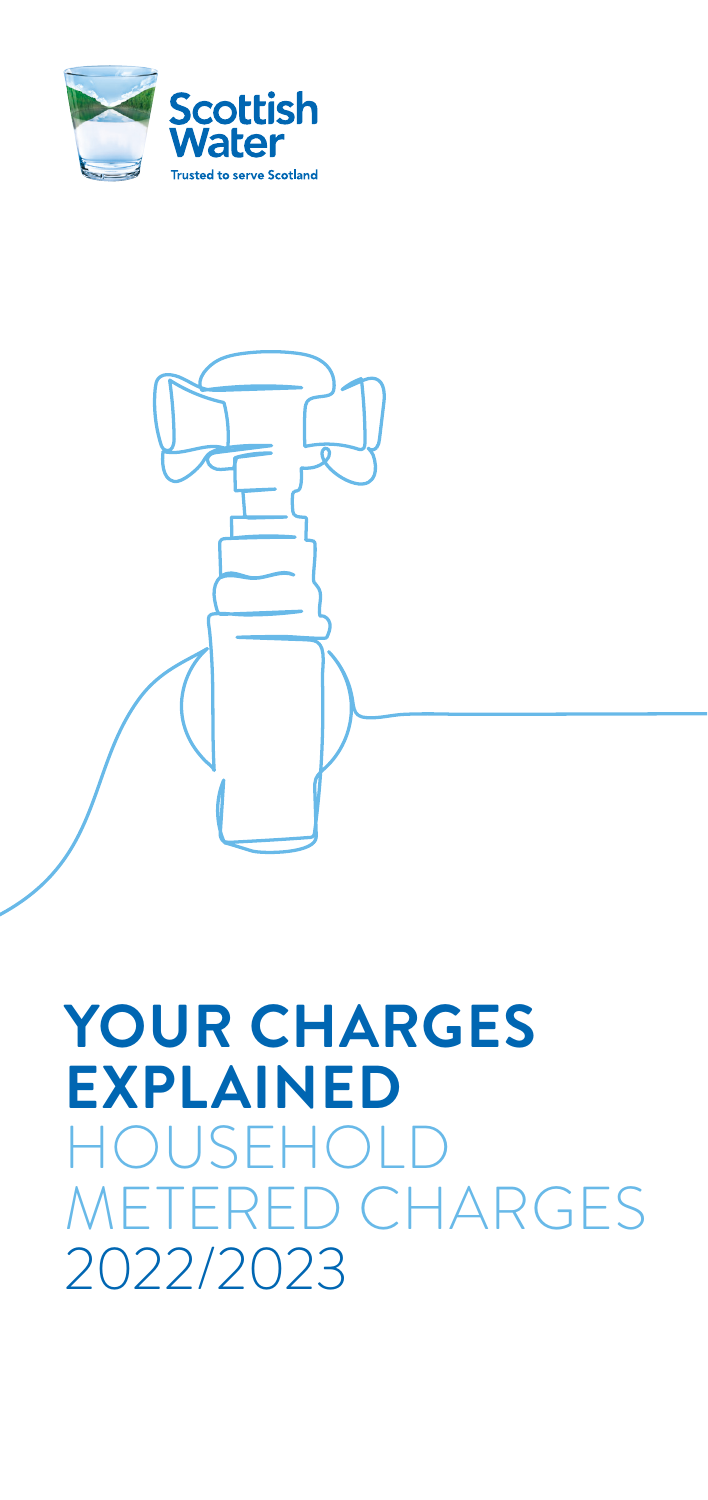We deliver **1.53 billion** litres of clear, fresh drinking water every day so it's there whenever you turn on the taps.

We protect the environment by removing and treating **1.08 billion** litres of waste water every day.

Our vital public services help more than 5 million customers and over 2.6 million households across Scotland go about their day-to-day lives.

Drinking water quality remains at its highest ever level - we carry out, on average, 1 quality test every 2 minutes† on the water we supply to your taps.

Our focus is on delivering an excellent service, providing great value for money, and reducing the effect we have on the environment. We work 24 hours a day, 365 days a year to keep the water cycle running.

The charges you pay allow us to operate and improve water and waste water services in communities across Scotland.

#### Your metered charges

One of our key aims at Scottish Water is to make charges reflect, as closely as possible, the cost of the services we provide to our customers. When we send out your invoice it will consist of the following elements, depending on which Scottish Water services you have:

#### a) Annual Fixed Charges

- b) Volumetric Charges
- c) Property Drainage Charges

The charges detailed in this leaflet apply from 1 April 2022 until 31 March 2023 and relate to the average household metered customer, who typically has a 15mm or 20mm water meter installed.

If your water meter is bigger than 20mm different charges will apply. Please call our Customer Helpline on 0800 0778778 for more information on these specific meter charges.

#### a) Annual Fixed Charges

To get water to your home and remove the waste water, we operate a huge network of more than 60,000 miles of water pipes and sewers, and more than 2,000 water and waste water treatment works. The cost of operating and improving these is largely fixed – they're the same if you use one glass of water a day or 100; if you flush a toilet once or a dozen times a day. The fixed charges are based on the size of the meter serving your house or property.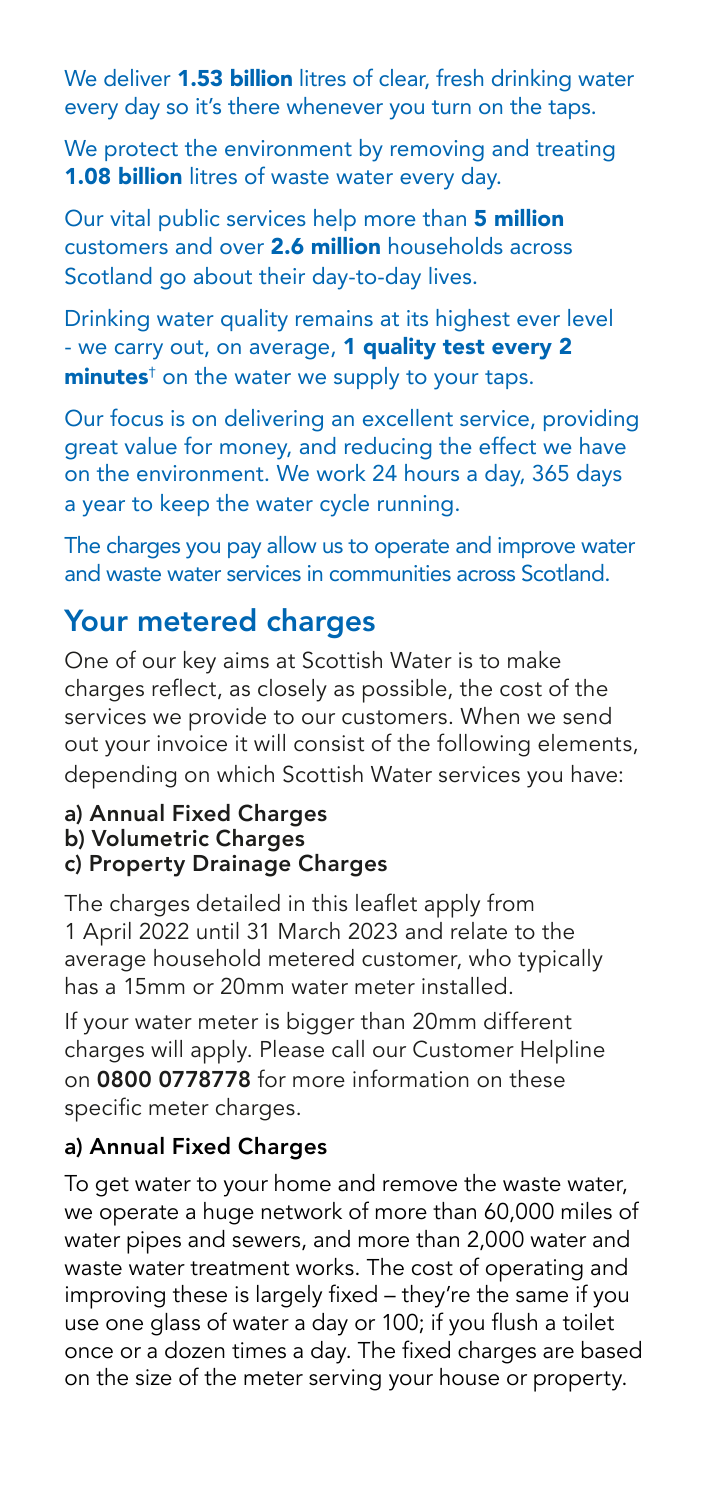| Annual Fixed             | Water   | <b>Waste Water</b> |
|--------------------------|---------|--------------------|
| <b>Charges</b>           | £/meter | £/meter            |
| Meter size up<br>to 20mm | £166.23 | £170.72            |

Please note: If there is any water used for business purposes or the property has a swimming pool then the fixed charges will be based on the actual size of the water meter serving the property. For information on charges for larger meters please call our Customer Helpline on 0800 0778778.

#### b) Volumetric Charges

We charge you for each cubic metre  $(1m^3=1,000$  litres) of water you use. Since not all the water you will use will come back to our sewer, your waste water volume is assumed to be 95% of your water volume. If you think that significantly less than 95% of the water that you use ends up in the public sewer, call our Customer Helpline on 0800 0778778 and we will arrange to discuss the situation with you.

For customers supplied through either a 15mm or 20mm meter two volumetric rates will apply to the volumes of both the water and the waste water that you use.

One rate will apply to the first 25m<sup>3</sup> of water that you use in the financial year. While a second, lower, rate applies to all volumes over 25m<sup>3</sup> of water. This structure is then repeated for waste water charges.

These charges are based on the volume of water recorded by the water meter serving your home.

| <b>Volumetric</b><br><b>Water Charges</b>       | E/m <sup>3</sup> |
|-------------------------------------------------|------------------|
| for the first $25m3$                            | 2.6101           |
| for volumes after first 25m <sup>3</sup>        | 0.9457           |
| <b>Volumetric Waste</b><br><b>Water Charges</b> | E/m <sup>3</sup> |
| for the first 23.75m <sup>3</sup>               | 3.3748           |
| for volumes after first 23.75m <sup>3</sup>     | 1.5959           |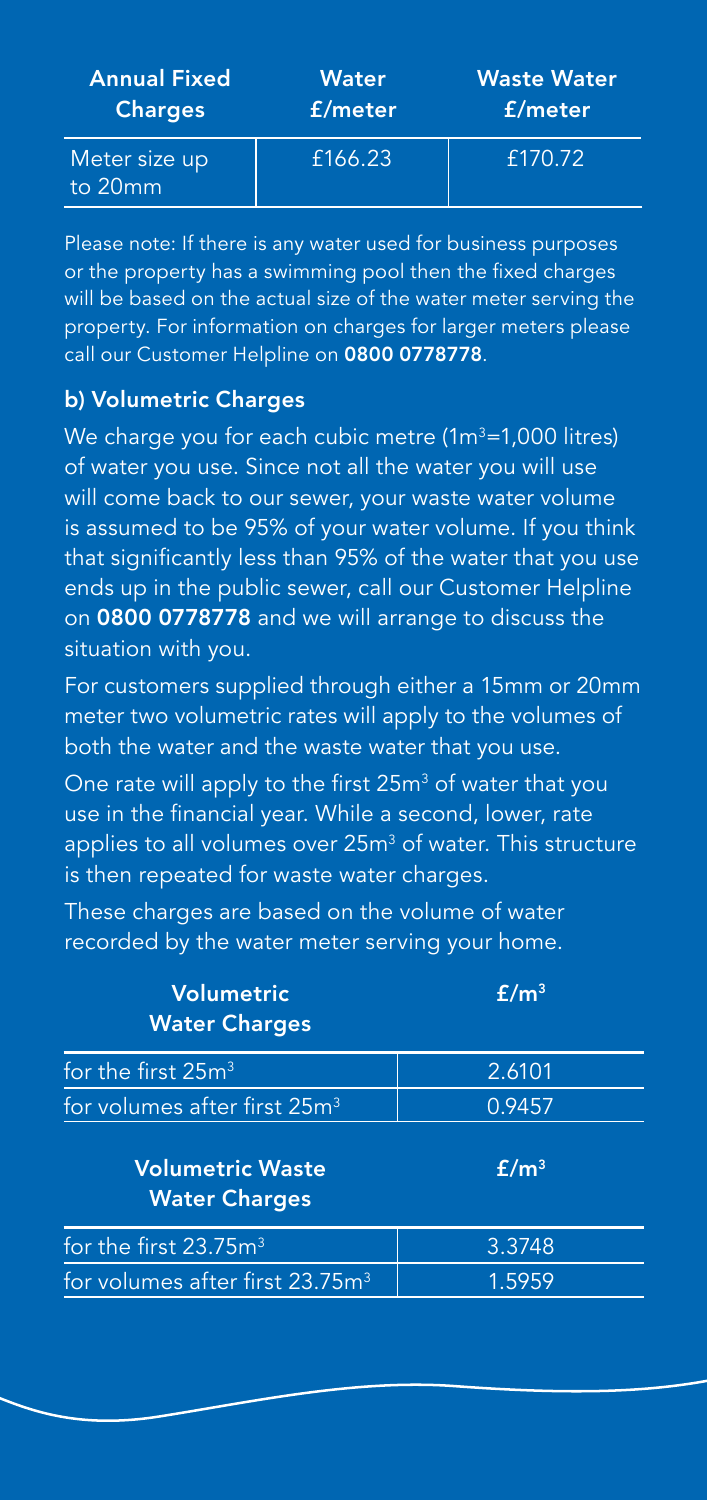#### c) Property Drainage Charges

Around a third of the water in the public waste water system is rainwater that drains from private properties and public areas such as roads and pavements.

Property Drainage is the term that is used for the service of dealing with rainwater drainage from within the boundary of a property, such as roofs, private car parks and private roads that drain to Scottish Water sewers.

If rainwater drains to the public sewer from your property, then Property Drainage Charges will apply. Where Scottish Water deals with no Property Drainage from any part of the property, no Property Drainage Charge will be applied.

The simplest way we have of reflecting the cost of this part of our service is through charges linked to the Council Tax Band for your property.

| <b>Council Tax Band</b> | <b>Property Drainage</b> |
|-------------------------|--------------------------|
| Band A                  | £68.52                   |
| Band <b>B</b>           | £79.94                   |
| Band C                  | £91.36                   |
| Band D                  | £102.78                  |
| Band E                  | £125.62                  |
| Band <b>F</b>           | £148.46                  |
| Band <b>G</b>           | £171.30                  |
| Band <b>H</b>           | £205.56                  |



## Keeping you informed

You can keep up to date about our work or service updates, such as having no water supply, in your area - visit: www.scottishwater.co.uk/updates

#### Our services – your rights

Customers and communities are at the heart of everything we do. We always aim to deliver on our promises and improve the service and value we provide. It is important that we aim to provide you with great customer experience – and when we say we will do something, we do it.

To find out more about your rights under our service standards visit: www.scottishwater.co.uk/ourpromises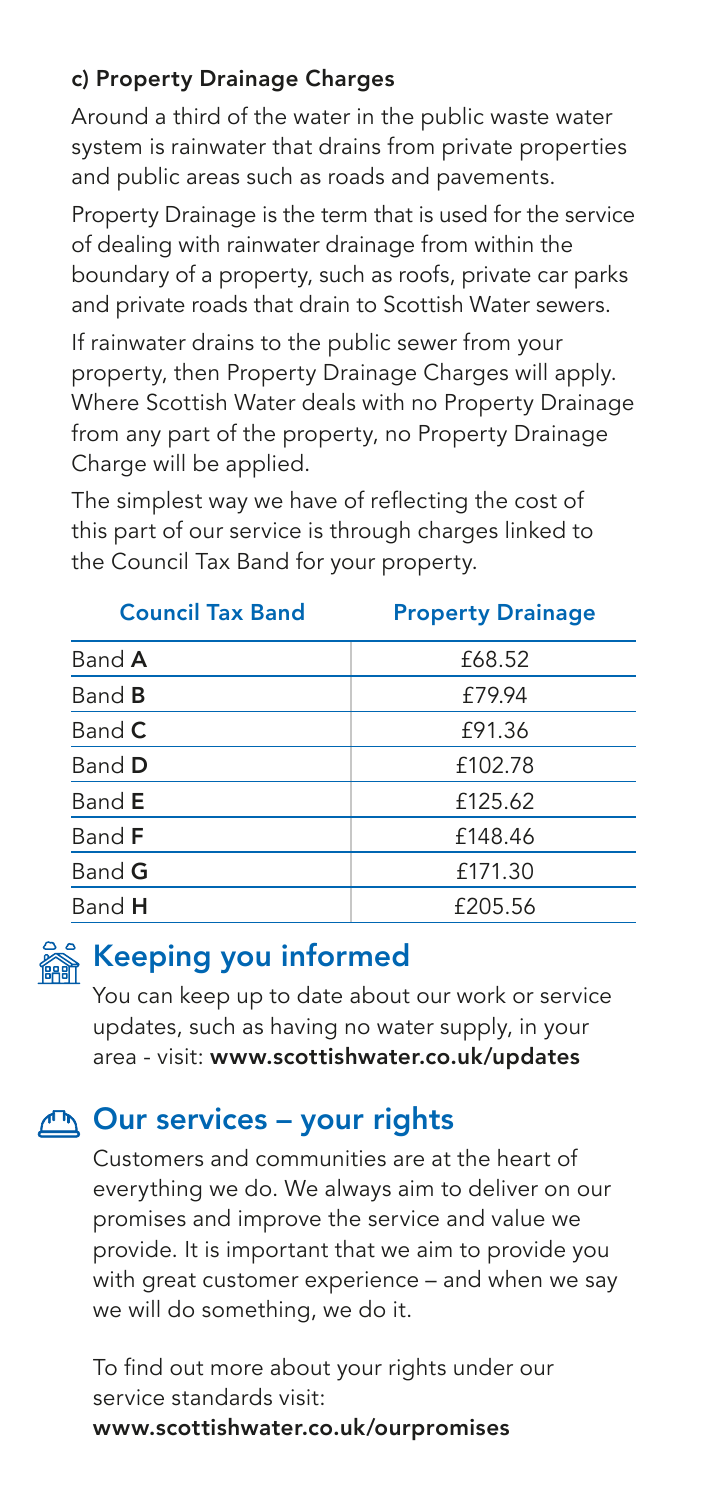## $\textcircled{x}$  Help us to help you

Water is a precious natural resource and we must all look after it. When nature calls, there's a world to save - so join the wave:

- Only flush the 3Ps toilet paper, pee & poo.
- Don't flush single-use wipes, period products or other bathroom waste items as these can contain plastic. Put them in the bin instead.
- Recycle or put all cooled fat, oil and grease in a bin, not down the sink^.
- Top up from the tap use a refillable bottle and enjoy great-tasting water from the tap. It's good for you, your pocket and the planet.
- Water is always worth saving there are lots of simple ways to save water that can help keep your energy costs down. Find out how much water you use in your household, visit: www.getwaterfit.co.uk

To find out more, visit www.scottishwater.co.uk

^ Please check with your local Council/waste contractor for info on how to recycle or dispose of used fat, oil and grease in your area.

## $\bigwedge$  Stay in the know

To keep up to date with the latest news and find out about our campaigns and how we are supporting communities around Scotland, sign up to receive our e-newsletter. Visit www.yourwateryourlife.co.uk/ join-thewave-form

### SA Who regulates the water industry in Scotland?

To find out more about the water industry in Scotland and our regulators, visit www.scottishwater.co.uk/WaterIndustryScot